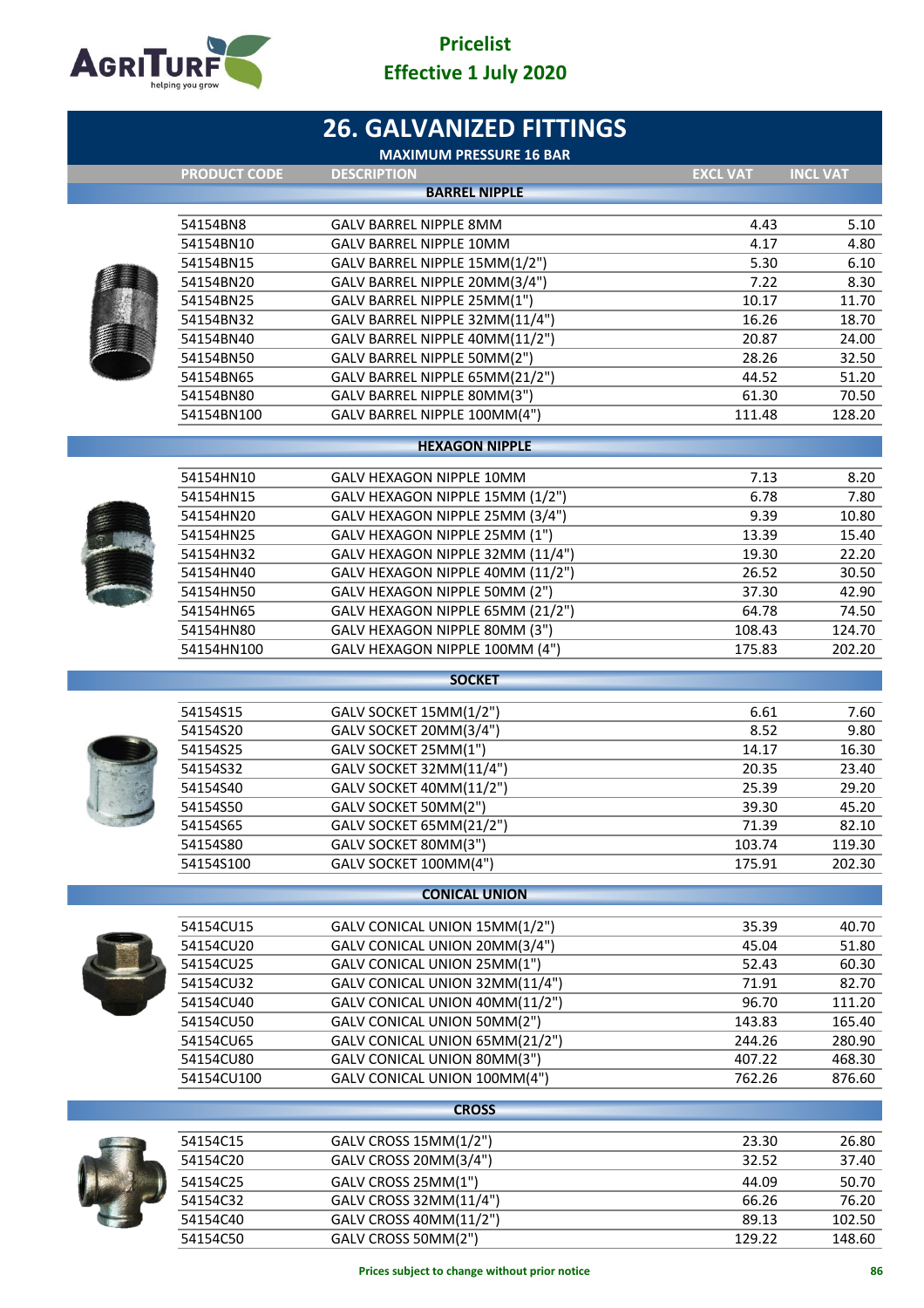

|  |                          | <b>26. GALVANIZED FITTINGS</b><br><b>MAXIMUM PRESSURE 16 BAR</b> |                  |                  |
|--|--------------------------|------------------------------------------------------------------|------------------|------------------|
|  | <b>PRODUCT CODE</b>      | <b>DESCRIPTION</b>                                               | <b>EXCL VAT</b>  | <b>INCL VAT</b>  |
|  | 54154C65                 | GALV CROSS 65MM(21/2")                                           | 236.78           | 272.30           |
|  | 54154C80                 | GALV CROSS 80MM(3")                                              | 336.61           | 387.10           |
|  | 54154C100                | GALV CROSS 100MM(4")                                             | 661.91           | 761.20           |
|  |                          | <b>TEE</b>                                                       |                  |                  |
|  | 54154T15                 | GALV TEE 15MM(1/2")                                              | 10.43            | 12.00            |
|  | 54154T20                 | GALV TEE 20MM(3/4")                                              | 14.87            | 17.10            |
|  | 54154T25                 | GALV TEE 25MM(1")                                                | 23.57            | 27.10            |
|  | 54154T32                 | GALV TEE 32MM(11/4")                                             | 35.65            | 41.00            |
|  | 54154T40                 | GALV TEE 40MM(11/2")                                             | 46.26            | 53.20            |
|  | 54154T50                 | GALV TEE 50MM(2")                                                | 71.91            | 82.70            |
|  | 54154T65                 | GALV TEE 65MM(21/2")                                             | 155.30           | 178.60           |
|  | 54154T80                 | GALV TEE 80MM(3")                                                | 202.00           | 232.30           |
|  | 54154T100                | GALV TEE 100MM(4")                                               | 378.87           | 435.70           |
|  |                          | <b>FEMALE ELBOW</b>                                              |                  |                  |
|  | 54154FE15                | GALV FEMALE ELBOW 90° 15MM(1/2")                                 | 8.00             | 9.20             |
|  | 54154FE20                | GALV FEMALE ELBOW 90° 20MM(3/4")                                 | 11.91            | 13.70            |
|  | 54154FE25                | GALV FEMALE ELBOW 90° 25MM(1")                                   | 18.26            | 21.00            |
|  | 54154FE32                | GALV FEMALE ELBOW 90° 32MM(11/4")                                | 27.91            | 32.10            |
|  | 54154FE40                | GALV FEMALE ELBOW 90° 40MM(11/2")                                | 37.13            | 42.70            |
|  | 54154FE50                | GALV FEMALE ELBOW 90° 50MM(2")                                   | 55.65            | 64.00            |
|  | 54154FE65                | GALV FEMALE ELBOW 90° 65MM(21/2")                                | 103.48           | 119.00           |
|  | 54154FE80                | GALV FEMALE ELBOW 90° 80MM(3")                                   | 158.52           | 182.30           |
|  | 54154FE100               | GALV FEMALE ELBOW 90° 100MM(4")                                  | 284.43           | 327.10           |
|  |                          | <b>MALE &amp; FEMALE ELBOW</b>                                   |                  |                  |
|  | 54154MFE15               | GALV MALE FEMALE ELBOW 15MM(1/2")                                | 9.83             | 11.30            |
|  | 54154MFE20               | GALV MALE FEMALE ELBOW 20MM(3/4")                                | 14.43            | 16.60            |
|  | 54154MFE25               | GALV MALE FEMALE ELBOW 25MM(1")                                  | 21.57            | 24.80            |
|  | 54154MFE32               | GALV MALE FEMALE ELBOW 32MM(11/4")                               | 37.57            | 43.20            |
|  | 54154MFE40               | GALV MALE FEMALE ELBOW 40MM(11/2")                               | 45.74            | 52.60            |
|  | 54154MFE50               | GALV MALE FEMALE ELBOW 50MM(2")                                  | 66.78            | 76.80            |
|  | 54154MFE65               | GALV MALE FEMALE ELBOW 65MM(21/2")                               | 148.52           | 170.80           |
|  | 54154MFE80               | GALV MALE FEMALE ELBOW 80MM(3")                                  | 224.70           | 258.40           |
|  | 54154MFE100              | GALV MALE FEMALE ELBOW 100MM(4")                                 | 798.87           | 918.70           |
|  |                          | <b>BEND MALE X FEMALE</b>                                        |                  |                  |
|  |                          |                                                                  |                  |                  |
|  | 54154MFB20               | GALV MALE FEMALE BEND 20MM(3/4")                                 | 22.35            | 25.70            |
|  | 54154MFB25               | GALV MALE FEMALE BEND 25MM(1")                                   | 33.48            | 38.50            |
|  | 54154MFB32               | GALV MALE FEMALE BEND 32MM(11/4")                                | 54.09            | 62.20            |
|  | 54154MFB40               | GALV MALE FEMALE BEND 40MM(11/2")                                | 76.52            | 88.00            |
|  | 54154MFB50<br>54154MFB80 | GALV MALE FEMALE BEND 50MM(2")<br>GALV MALE FEMALE BEND 80MM(3") | 121.13<br>373.13 | 139.30<br>429.10 |
|  |                          |                                                                  |                  |                  |
|  |                          | <b>FEMALE CAP</b>                                                |                  |                  |
|  | 54154FC15                | GALV FEMALE CAP 15MM(1/2")                                       | 6.70             | 7.70             |
|  | 54154FC20                | GALV FEMALE CAP 20MM(3/4")                                       | 8.26             | 9.50             |
|  | 54154FC25                | GALV FEMALE CAP 25MM(1")                                         | 11.57            | 13.30            |
|  | 54154FC32                | GALV FEMALE CAP 32MM(11/4")                                      | 16.96            | 19.50            |
|  | 54154FC40                | GALV FEMALE CAP 40MM(11/2")                                      | 22.26            | 25.60            |
|  | 54154FC50                | GALV FEMALE CAP 50MM(2")                                         | 31.22            | 35.90            |
|  | 54154FC65                | GALV FEMALE CAP 65MM(21/2")                                      | 62.61            | 72.00            |
|  | 54154FC80                | GALV FEMALE CAP 80MM(3")                                         | 87.22            | 100.30           |

54154FC100 GALV FEMALE CAP 100MM(4") 146.61 168.60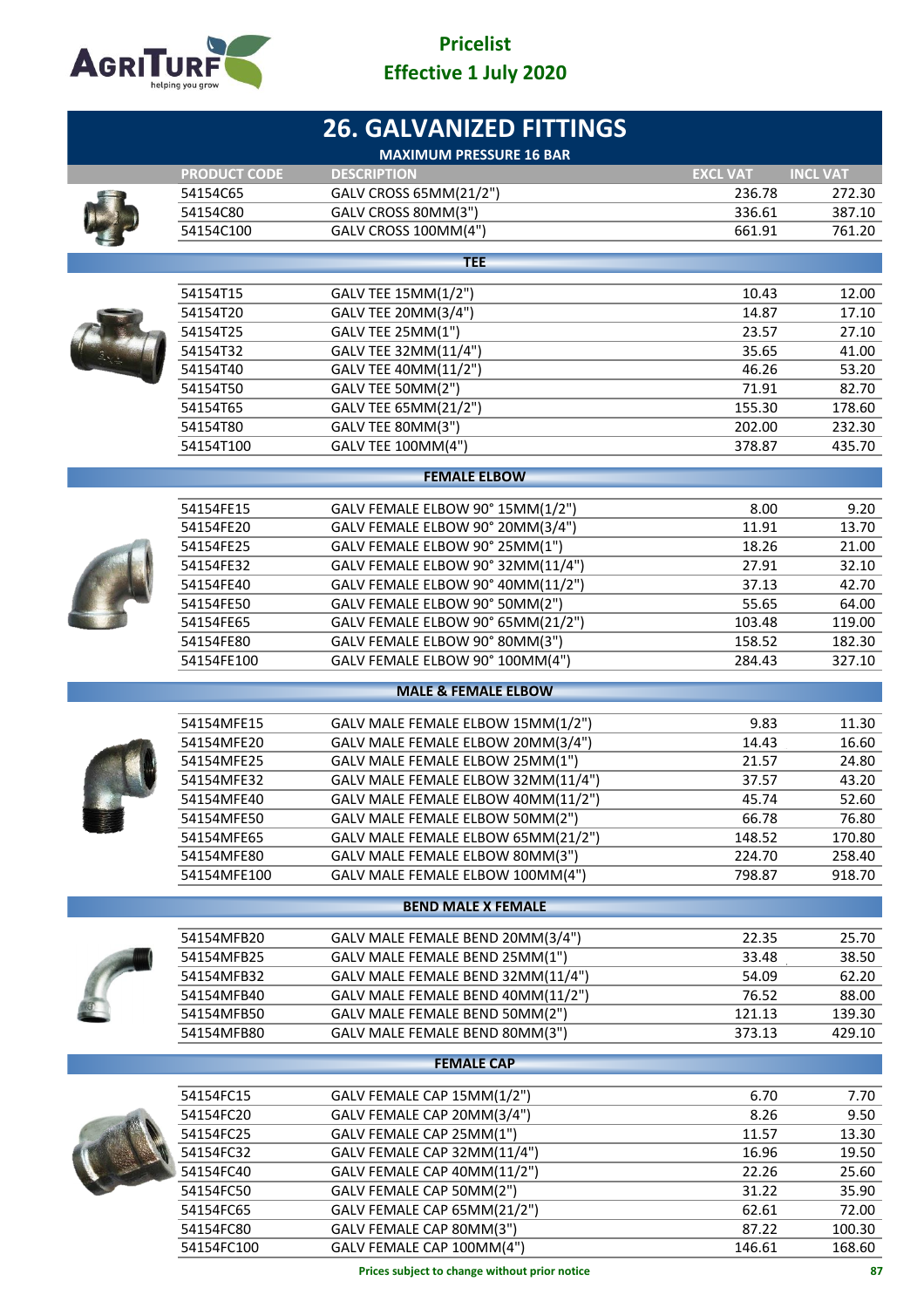

|  |                            | <b>26. GALVANIZED FITTINGS</b><br><b>MAXIMUM PRESSURE 16 BAR</b>                 |                 |                 |
|--|----------------------------|----------------------------------------------------------------------------------|-----------------|-----------------|
|  | <b>PRODUCT CODE</b>        | <b>DESCRIPTION</b>                                                               | <b>EXCL VAT</b> | <b>INCL VAT</b> |
|  |                            | <b>MALE PLUG</b>                                                                 |                 |                 |
|  |                            |                                                                                  |                 |                 |
|  | 54154MP15                  | GALV MALE PLUG 15MM(1/2")                                                        | 5.65            | 6.50            |
|  | 54154MP20                  | GALV MALE PLUG 20MM(3/4")                                                        | 6.70            | 7.70            |
|  | 54154MP25                  | GALV MALE PLUG 25MM(1")                                                          | 9.13            | 10.50           |
|  | 54154MP32                  | GALV MALE PLUG 32MM(11/4")                                                       | 14.00           | 16.10           |
|  | 54154MP40                  | GALV MALE PLUG 40MM(11/2")                                                       | 16.09           | 18.50           |
|  | 54154MP50                  | GALV MALE PLUG 50MM(2")                                                          | 23.57           | 27.10           |
|  | 54154MP65                  | GALV MALE PLUG 65MM(21/2")                                                       | 48.35           | 55.60           |
|  | 54154MP80                  | GALV MALE PLUG 80MM(3")                                                          | 66.96           | 77.00           |
|  | 54154MP100                 | GALV MALE PLUG 100MM(4")                                                         | 119.48          | 137.40          |
|  |                            | <b>REDUCING BUSH</b>                                                             |                 |                 |
|  |                            | GALV RED BUSH 15MM(1/2") X 8MM                                                   | 7.22            |                 |
|  | 54154RB158<br>54154RB1510  |                                                                                  | 6.70            | 8.30<br>7.70    |
|  | 54154RB208                 | GALV RED BUSH 15MM(1/2") X 10MM<br>GALV RED BUSH 20MM(3/4") X 8MM                | 8.78            | 10.10           |
|  |                            | GALV RED BUSH 20MM(3/4") X 10MM                                                  | 8.78            |                 |
|  | 54154RB2010<br>54154RB2015 |                                                                                  | 7.65            | 10.10           |
|  | 54154RB2515                | GALV RED BUSH 20MM(3/4") X 15MM(1/2")<br>GALV RED BUSH 25MM(1") X 15MM(1/2")     | 11.65           | 8.80<br>13.40   |
|  |                            |                                                                                  | 11.65           |                 |
|  | 54154RB2520                | GALV RED BUSH 25MM(1") X 20MM(3/4")                                              | 18.35           | 13.40           |
|  | 54154RB3215<br>54154RB3220 | GALV RED BUSH 32MM(11/4") X 15MM(1/2")<br>GALV RED BUSH 32MM(11/4") X 20MM(3/4") | 18.35           | 21.10<br>21.10  |
|  | 54154RB3225                | GALV RED BUSH 32MM(11/4") X 25MM(1")                                             | 18.35           | 21.10           |
|  | 54154RB4015                | GALV RED BUSH 40MM(11/2") X 15MM(1/2")                                           | 18.35           | 21.10           |
|  | 54154RB4020                | GALV RED BUSH 40MM(11/2") X 20MM(3/4")                                           | 18.35           | 21.10           |
|  | 54154RB4025                | GALV RED BUSH 40MM(11/2") X 25MM(1")                                             | 18.35           | 21.10           |
|  | 54154RB4032                | GALV RED BUSH 40MM(11/2") X 32MM(11/4")                                          | 18.35           | 21.10           |
|  | 54154RB5015                | GALV RED BUSH 50MM(2") X 15MM(1/2")                                              | 30.35           | 34.90           |
|  | 54154RB5020                | GALV RED BUSH 50MM(2") X 20MM(3/4")                                              | 30.35           | 34.90           |
|  | 54154RB5025                | GALV RED BUSH 50MM(2") X 25MM(1")                                                | 30.35           | 34.90           |
|  | 54154RB5032                | GALV RED BUSH 50MM(2") X 32MM(11/4")                                             | 30.35           | 34.90           |
|  | 54154RB5040                | GALV RED BUSH 50MM(2") X 40MM(11/2")                                             | 30.35           | 34.90           |
|  | 54154RB6525                | GALV RED BUSH 65MM(21/2") X 25MM(1")                                             | 50.35           | 57.90           |
|  | 54154RB6540                | GALV RED BUSH 65MM(21/2") X 40MM(11/2")                                          | 50.35           | 57.90           |
|  | 54154RB6550                | GALV RED BUSH 65MM(21/2") X 50MM(2")                                             | 50.35           | 57.90           |
|  | 54154RB8025                | GALV RED BUSH 80MM(3") X 25MM(1")                                                | 74.78           | 86.00           |
|  | 54154RB8032                | GALV RED BUSH 80MM(3") X 32MM(11/4")                                             | 74.78           | 86.00           |
|  | 54154RB8040                | GALV RED BUSH 80MM(3") X 40MM(11/2")                                             | 74.78           | 86.00           |
|  | 54154RB8050                | GALV RED BUSH 80MM(3") X 50MM(2")                                                | 74.78           | 86.00           |
|  | 54154RB8065                | GALV RED BUSH 80MM(3") X 65MM(21/2")                                             | 74.78           | 86.00           |
|  | 54154RB10050               | GALV RED BUSH 100MM(4") X 50MM(2")                                               | 147.65          | 169.80          |
|  | 54154RB10065               | GALV RED BUSH 100MM(4") X 65MM(21/2")                                            | 147.65          | 169.80          |
|  | 54154RB10080               | GALV RED BUSH 100MM(4") X 80MM(3")                                               | 147.65          | 169.80          |
|  |                            | <b>REDUCING SOCKET</b>                                                           |                 |                 |
|  |                            |                                                                                  |                 |                 |
|  | 54154RS2015                | GALV RED SOCKET 20MM(3/4") X 15MM(1/2")                                          | 11.04           | 12.70           |
|  | 54154RS2515                | GALV RED SOCKET 25MM(1") X 15MM(1/2")                                            | 14.87           | 17.10           |

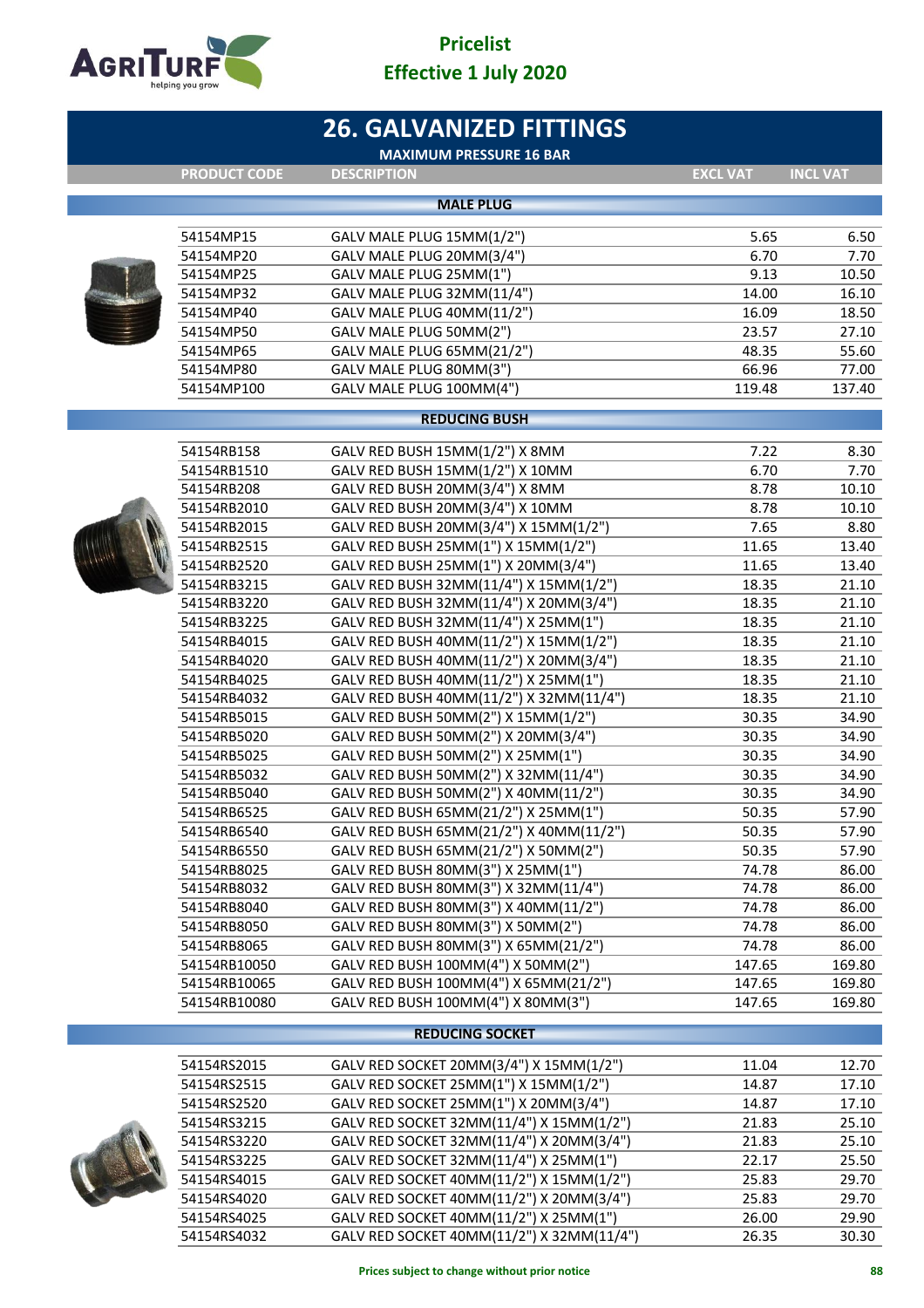

|      |                              | <b>26. GALVANIZED FITTINGS</b>                                                  |                  |                  |
|------|------------------------------|---------------------------------------------------------------------------------|------------------|------------------|
|      |                              | <b>MAXIMUM PRESSURE 16 BAR</b>                                                  |                  |                  |
|      | <b>PRODUCT CODE</b>          | <b>DESCRIPTION</b>                                                              | <b>EXCL VAT</b>  | <b>INCL VAT</b>  |
|      | 54154RS5015                  | GALV RED SOCKET 50MM(2") X 15MM(1/2")                                           | 39.48            | 45.40            |
|      | 54154RS5020                  | GALV RED SOCKET 50MM(2") X 20MM(3/4")                                           | 39.48            | 45.40            |
|      | 54154RS5025                  | GALV RED SOCKET 50MM(2") X 25MM(1")                                             | 39.74            | 45.70            |
|      | 54154RS5032                  | GALV RED SOCKET 50MM(2") X 32MM(11/4")                                          | 39.74            | 45.70            |
|      | 54154RS5040                  | GALV RED SOCKET 50MM(2") X 40MM(11/2")                                          | 41.04            | 47.20            |
|      | 54154RS6540                  | GALV RED SOCKET 65MM(21/2") x 40MM(11/2")                                       | 72.87            | 83.80            |
|      | 54154RS6550                  | GALV RED SOCKET 65MM(21/2") X 50MM(2")                                          | 74.43            | 85.60            |
|      | 54154RS8040                  | GALV RED SOCKET 80MM(3") X 40MM(11/2")                                          | 113.57           | 130.60           |
|      | 54154RS8050                  | GALV RED SOCKET 80MM(3") X 50MM(2")                                             | 114.09           | 131.20<br>134.30 |
|      | 54154RS8065                  | GALV RED SOCKET 80MM(3") X 65MM(21/2")                                          | 116.78           | 244.00           |
|      | 54154RS10050<br>54154RS10065 | GALV RED SOCKET 100MM(4") X 50MM(2")<br>GALV RED SOCKET 100MM(4") X 65MM(21/2") | 212.17<br>213.91 | 246.00           |
|      | 54154RS10080                 | GALV RED SOCKET 100MM(4") X 80MM(3")                                            | 216.17           | 248.60           |
|      |                              |                                                                                 |                  |                  |
|      |                              | <b>REDUCING TEE</b>                                                             |                  |                  |
|      | 54154RT2015                  | GALV RED TEE 20MM(3/4") X 15MM(1/2")                                            | 18.35            | 21.10            |
|      | 54154RT2515                  | GALV RED TEE 25MM(1") X 15MM(1/2")                                              | 28.09            | 32.30            |
|      | 54154RT2520                  | GALV RED TEE 25MM(1") X 20MM(3/4")                                              | 28.09            | 32.30            |
|      | 54154RT3220                  | GALV RED TEE 32MM(11/4") X 20MM(3/4")                                           | 42.17            | 48.50            |
|      | 54154RT3225                  | GALV RED TEE 32MM(11/4") X 25MM(1")                                             | 42.17            | 48.50            |
|      | 54154RT4025                  | GALV RED TEE 40MM(11/2") X 25MM(1")                                             | 54.17            | 62.30            |
|      | 54154RT4032                  | GALV RED TEE 40MM(11/2") X 32MM(11/4")                                          | 54.17            | 62.30            |
|      | 54154RT5025                  | GALV RED TEE 50MM(2") X 25MM(1")                                                | 76.96            | 88.50            |
|      | 54154RT8050                  | GALV RED TEE 80MM(3") X 50MM(2")                                                | 225.91           | 259.80           |
|      |                              | <b>SWAGE NIPPLE</b>                                                             |                  |                  |
|      | 54154SN15                    | GALV SWAGE NIPPLE 15MM(1/2")                                                    | 6.26             | 7.20             |
|      | 54154SN20                    | GALV SWAGE NIPPLE 20MM(3/4")                                                    | 9.13             | 10.50            |
|      | 54154SN25                    | GALV SWAGE NIPPLE 25MM(1")                                                      | 10.43            | 12.00            |
|      | 54154SN32                    | GALV SWAGE NIPPLE 32MM(11/4")                                                   | 17.65            | 20.30            |
|      | 54154SN40                    | GALV SWAGE NIPPLE 40MM(11/2")                                                   | 24.35            | 28.00            |
|      | 54154SN50                    | GALV SWAGE NIPPLE 50MM(2")                                                      | 42.00            | 48.30            |
| EU D | 54154SN65                    | GALV SWAGE NIPPLE 65MM(21/2")                                                   | 70.70            | 81.30            |
|      | 54154SN80                    | GALV SWAGE NIPPLE 80MM(3")                                                      | 111.30           | 128.00           |
|      | 54154SN100                   | GALV SWAGE NIPPLE 100MM(4")                                                     | 168.35           | 193.60           |
|      |                              |                                                                                 |                  |                  |
|      |                              | <b>JUNIOR JOHNSON COUPLING</b>                                                  |                  |                  |
|      | 54154JC25                    | GALV JUNIOR JOHNSON COUPLING 25mm(1")                                           | 104.43           | 120.10           |
|      | 54154JC32                    | GALV JUNIOR JOHNSON COUPLING 32mm(11/4")                                        | 126.17           | 145.10           |
|      | 54154JC40                    | GALV JUNIOR JOHNSON COUPLING 40mm(11/2")                                        | 170.00           | 195.50           |
|      | 54154JC50                    | GALV JUNIOR JOHNSON COUPLING 50mm(2")                                           | 215.48           | 247.80           |
|      |                              | <b>FLANGE (SCREWED) - TABLE D</b>                                               |                  |                  |
|      | 54154FLSTD15                 | GALV FLANGE SCREWED TABLE D 15MM(1/2")                                          | 51.22            | 58.90            |
|      | 54154FLSTD20                 | GALV FLANGE SCREWED TABLE D 20MM(3/4")                                          | 61.65            | 70.90            |
|      | 54154FLSTD25                 | GALV FLANGE SCREWED TABLE D 25MM(1")                                            | 69.22            | 79.60            |
|      | 54154FLSTD32                 | GALV FLANGE SCREWED TABLE D 32mm(11/4")                                         | 79.74            | 91.70            |
|      | 54154FLSTD40                 | GALV FLANGE SCREWED TABLE D 40MM(11/2")                                         | 93.30            | 107.30           |
|      | 54154FLSTD50                 | GALV FLANGE SCREWED TABLE D 50MM(2")                                            | 119.48           | 137.40           |
|      | 54154FLSTD65                 | GALV FLANGE SCREWED TABLE D 65MM(21/2")                                         | 142.43           | 163.80           |
|      | 54154FLSTD80                 | GALV FLANGE SCREWED TABLE D 80MM(3")                                            | 182.61           | 210.00           |
|      | 54154FLSTD100                | GALV FLANGE SCREWED TABLE D 100MM (4")                                          | 250.35           | 287.90           |
|      | 54154FLSTD150                | GALV FLANGE SCREWED TABLE D 150MM (6")                                          | 458.52           | 527.30           |
|      |                              |                                                                                 |                  |                  |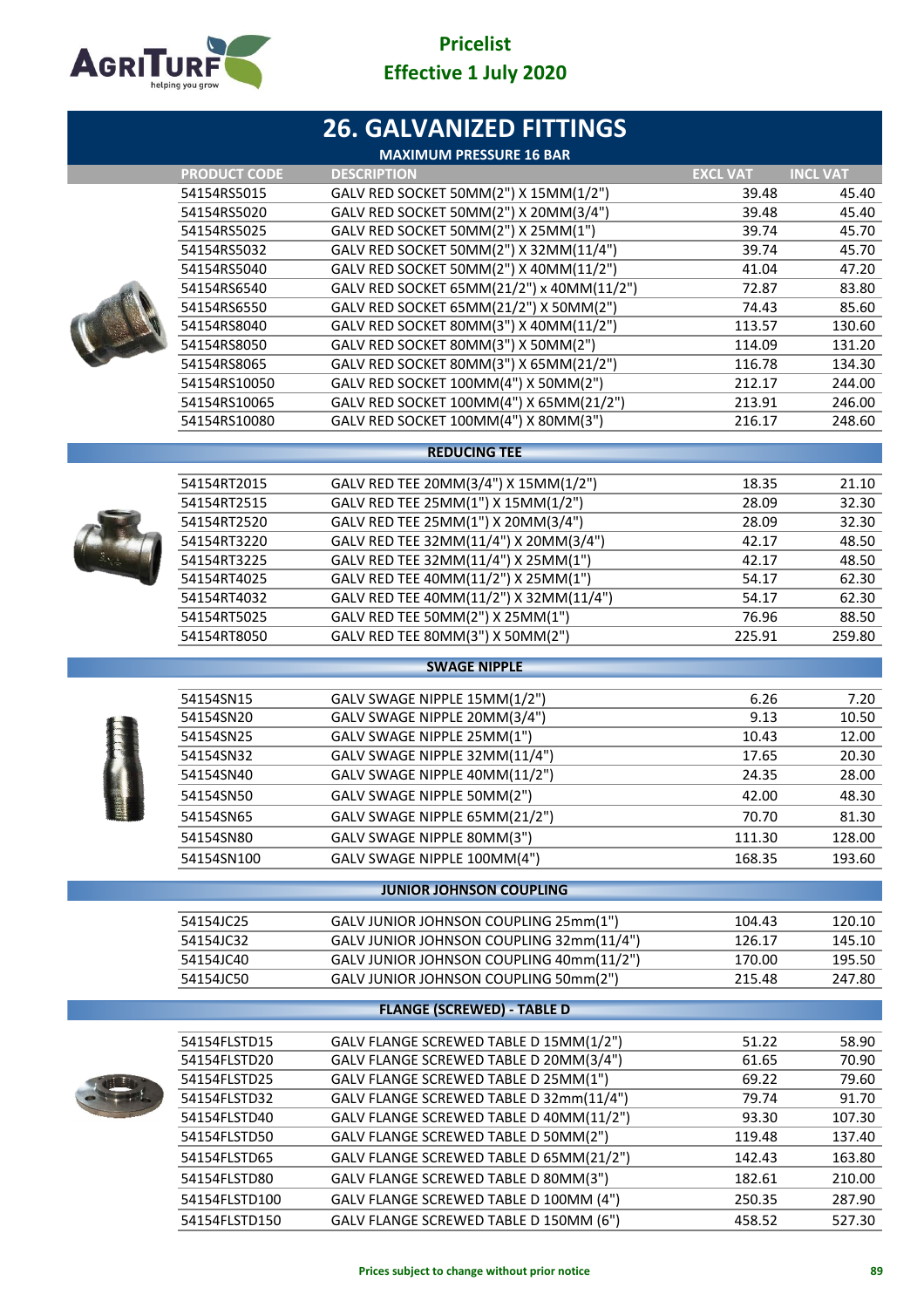

|                            | <b>26. GALVANIZED FITTINGS</b>                                                               |                 |                 |
|----------------------------|----------------------------------------------------------------------------------------------|-----------------|-----------------|
| <b>PRODUCT CODE</b>        | <b>MAXIMUM PRESSURE 16 BAR</b><br><b>DESCRIPTION</b>                                         | <b>EXCL VAT</b> | <b>INCL VAT</b> |
|                            | FLANGE (SCREW ON) - TABLE 1600/4                                                             |                 |                 |
|                            |                                                                                              |                 |                 |
| 54154FLSN15                | GALV FLANGE SCREW ON 15MM(1/2")                                                              | 62.87           | 72.30           |
| 54154FLSN20<br>54154FLSN25 | GALV FLANGE SCREW ON 20MM(3/4")<br>GALV FLANGE SCREW ON 25MM(1")                             | 73.83<br>82.78  | 95.20           |
| 54154FLSN32                | GALV FLANGE SCREW ON 32mm(11/4")                                                             | 119.74          | 137.70          |
| 54154FLSN40                | GALV FLANGE SCREW ON 40MM(11/2")                                                             | 143.39          | 164.90          |
| 54154FLSN50                | GALV FLANGE SCREW ON 50MM(2")                                                                | 180.70          | 207.80          |
| 54154FLSN65                | GALV FLANGE SCREW ON 65MM(21/2")                                                             | 227.22          | 261.30          |
| 54154FLSN80                | GALV FLANGE SCREW ON 80MM(3")                                                                | 276.70          | 318.20          |
| 54154FLSN100               | GALV FLANGE SCREW ON 100MM (4")                                                              | 342.35          | 393.70          |
| 54154FLSN150               | GALV FLANGE SCREW ON 150MM (6")                                                              | 678.96          | 780.80          |
|                            |                                                                                              |                 |                 |
|                            | <b>FLANGE (WELD ON) - TABLE D</b>                                                            |                 |                 |
| 54154FLWD40                | GALV FLANGE WELD ON 40MM(11/2") T/D                                                          | 61.48           | 70.70           |
| 54154FLWD50                | GALV FLANGE WELD ON 50MM(2") T/D                                                             | 65.74           | 75.60           |
| 54154FLWD65                | GALV FLANGE WELD ON 65MM(21/2") T/D                                                          | 68.26           | 78.50           |
| 54154FLWD80                | GALV FLANGE WELD ON 80MM(3") T/D                                                             | 94.70           | 108.90          |
| 54154FLWD100               | GALV FLANGE WELD ON 100MM (4") T/D                                                           | 124.52          | 143.20          |
| 54154FLWD125               | GALV FLANGE WELD ON 125MM(5") T/D                                                            | 209.39          | 240.80          |
| 54154FLWD150               | GALV FLANGE WELD ON 150MM(6") T/D                                                            | 224.52          | 258.20          |
| 54154FLWD200               | GALV FLANGE WELD ON 200MM(8") T/D                                                            | 308.78          | 355.10          |
| 54154FLWD250               | GALV FLANGE WELD ON 250MM(10") T/D                                                           | 560.43          | 644.50          |
|                            | FLANGE (WELD ON) - TABLE 1600/3                                                              |                 |                 |
| 54154FLW50                 | GALV FLANGE WELD ON 50MM(2") T/1600/3                                                        | 109.83          | 126.30          |
| 54154FLW65                 | GALV FLANGE WELD ON 65MM(21/2") T/1600/3                                                     | 120.52          | 138.60          |
| 54154FLW80                 | GALV FLANGE WELD ON 80MM(3") T/1600/3                                                        | 138.78          | 159.60          |
| 54154FLW100                | GALV FLANGE WELD ON 100MM (4") T/1600/3                                                      | 152.00          | 174.80          |
| 54154FLW125                | GALV FLANGE WELD ON 125MM(5") T/1600/3                                                       | 270.35          | 310.90          |
| 54154FLW150                | GALV FLANGE WELD ON 150MM(6") T/1600/3                                                       | 299.83          | 344.80          |
| 54154FLW200                | GALV FLANGE WELD ON 200MM(8") T/1600/3                                                       | 574.26          | 660.40          |
| 54154FLW250                | GALV FLANGE WELD ON 250MM(10") T/1600/3                                                      | 703.57          | 809.10          |
|                            | <b>RUBBER INSERTION GASKET - 3MM THICK</b>                                                   |                 |                 |
|                            | For use with PVC LM6 and Cast Iron Fittings as well as any other Flanged Fittings or Flanges |                 |                 |
| 54154IRI50                 | INSERTION RING GASKET 50MM(2")                                                               | 3.13            | 3.60            |
| 54154IRI65                 | INSERTION RING GASKET 65MM(21/2")                                                            | 6.26            | 7.20            |
| 54154IRI80                 | INSERTION RING GASKET 80MM(3")                                                               | 6.26            | 7.20            |
| 54154IRI100                | INSERTION RING GASKET 100MM (4")                                                             | 10.43           | 12.00           |
| 54154IRI125                | INSERTION RING GASKET 125MM(5")                                                              | 10.43           | 12.00           |
| 54154IRI150                | INSERTION RING GASKET 150MM(6")                                                              | 13.22           | 15.20           |
| 54154IRI200                | INSERTION RING GASKET 200MM(8")                                                              | 23.48           | 27.00           |
|                            | <b>INSERTION FULL FACE GASKET</b>                                                            |                 |                 |
| 54154IRF50                 | INSERTION FULL FACE GASKET 50MM(2")                                                          | 6.96            | 8.00            |
| 54154IRF65                 | INSERTION FULL FACE GASKET 65MM(21/2")                                                       | 10.43           | 12.00           |
| 54154IRF80                 | INSERTION FULL FACE GASKET 80MM(3")                                                          | 10.43           | 12.00           |
| 54154IRF100                | INSERTION FULL FACE GASKET 100MM (4")                                                        | 13.91           | 16.00           |
| 54154IRF125                | INSERTION FULL FACE GASKET 125MM(5")                                                         | 17.39           | 20.00           |
| 54154IRF150                | INSERTION FULL FACE GASKET 150MM(6")                                                         | 24.09           | 27.70           |
| 54154IRF200                | INSERTION FULL FACE GASKET 200MM(8")                                                         | 27.83           | 32.00           |